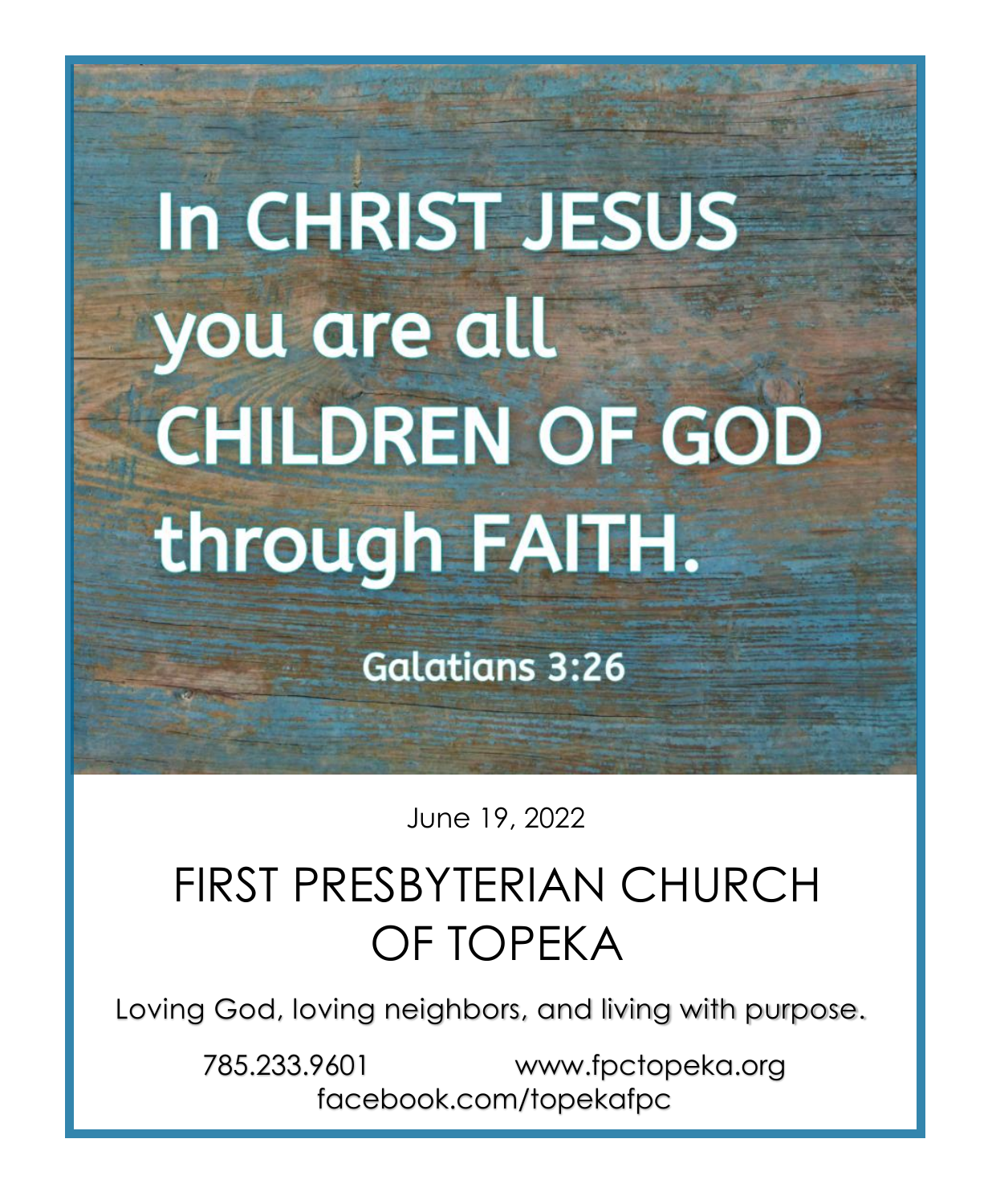**June 19, 2022 Order of Worship 2nd Sunday After Pentecost** *Where you see an asterisk (\*), please rise in body or spirit.*

**PRE-SERVICE MUSIC — "Blessed Jesus, at Your Word" —** Max Reger Copyright 1949 CF Peters

> **"Blessed Jesus, at Your Word" —** Aaron David Miller Copyright 2005 Paraclete Press

**WE GATHER IN GOD'S NAME**

#### **WELCOME & ANNOUNCEMENTS**

**PRELUDE — "Come, Thou Almighty King" —** Gerald Near Copyright 1995 Aureole Editions

#### **\*CALL TO WORSHIP**

- Leader: We come as children of God.
- **People:** We come, unsure where to seek God's presence.
- Leader: The wind blows,
- **People:** but God is not in the wind.
- Leader: The earth quakes,
- **People:** but God is not in the earthquake.
- Leader: The fire burns,
- **People:** but God is not in the flame.
- Leader: There is nothing but utter stillness.
- **People:** God is there in the silence.
- Leader: In silence, we will wait for God.
- **People:** God is with us now.

**WE CONFESS OUR SINS**

#### **\*OPENING PRAYER**

**\*HYMN #611— "Joyful, Joyful, We Adore Thee"** 

#### **CALL TO CONFESSION**

#### **PRAYER OF CONFESSION**

**We long for you, O God, discouraged by our flagging efforts. We are afraid of what the future may bring. We separate ourselves from our siblings in Christ because they are different from us. When we pray, we don't always feel that you hear us. Be present with us. Heal the places of our doubt, despair, and alienation. Cure us from hatred and discrimination. Cast out all that keeps us from you and from one another. Amen.**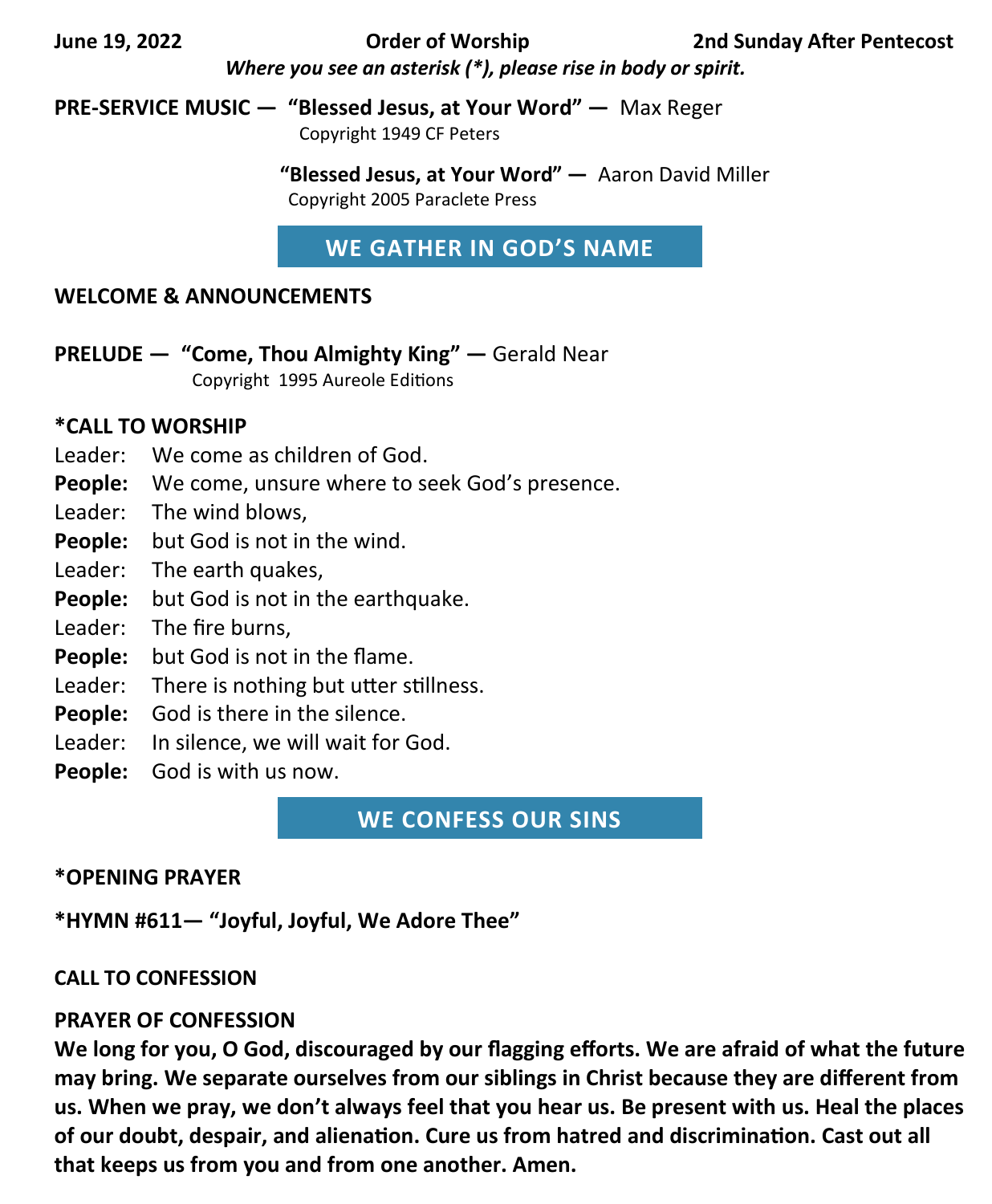#### **SILENT CONFESSION and KYRIE** — **#576**

**Lord, have mercy. Christ, have mercy. Lord, have mercy on us.**

#### **ASSURANCE OF PARDON**

#### **\*THE GLORIA** — **#583**

**Glory to God, glory to God, glory in the highest! Glory to God, glory to God, alleluia, alleluia!**

Glory to God - Jacques Berthier, Taizé / Words and Music - ©1991 Taizé, Les Presses de (NA). All rights reserved. Reprinted under ONE LICENSE #A-720898

### **\*PASSING THE PEACE**

Leader: The peace of Christ be with you.

#### **People: And also with you.**

**WE PROCLAIM GOD'S WORD**

**CHILDREN'S MOMENT** — Allison Brewer

**ANTHEM** — **"Come Down, O Love Divine"**— arr. Philip Dietterich Hope Publishing Co. (CCLI)

**PRAYER FOR ILLUMINATION** 

**FIRST SCRIPTURE READING** — **1 Kings 19:1-4, 8-15a** — OT pg. 326

**SECOND SCRIPTURE READING** — **Galatians 3:23-29** — NT pg. 189

**SERMON** — Pat Yancey

**WE RESPOND TO GOD'S WORD**

**\*HYMN #27** — **"Sacred the Body"** 

**OFFERING**

 **Invitation to the Offering Offertory** — **"Give Me Jesus"** — arr. H.T. Burleigh Alfred Music (One License)